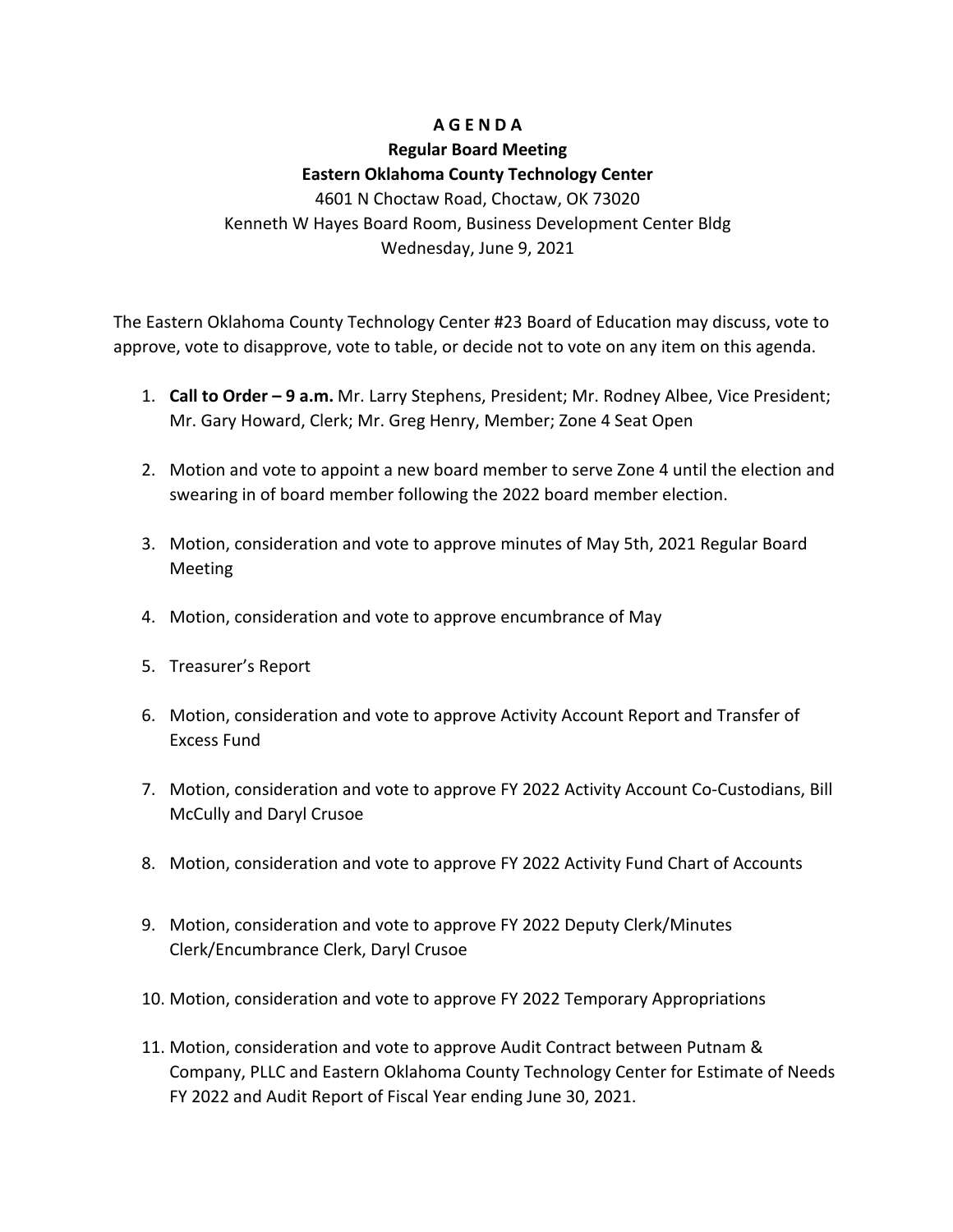- 12. Motion, consideration and vote to approve agreement between Choctaw/Nicoma Park Schools and EOC Tech to purchase Fuel for FY 2022
- 13. Motion, consideration and vote to approve Memorandum of Understanding between Oklahoma Department of Career and Technology Education and Eastern Oklahoma County Technology Center (EOC Tech) to provide ACT WorkKeys Curriculum Licenses and Assessments during the period of July 1, 2021 to June 30, 2022
- 14. Motion, consideration and vote to approve Eastern Oklahoma County Technology Center Professional Development Plan for school year 2021-2022
- 15. Motion, consideration and vote to approve agreement for Representation between Eastern Oklahoma County Technology Center and its Board of Education and Rosenstein, Fist & Ringold. This is an agreement for legal services including, but not limited to, legal advice, consultation and representation.
- 16. Motion, consideration and vote to approve E-Rate Form Services Agreement(s) with Collect Ed. LLC
- 17. Motion, consideration and vote to approve Continuation of Land Lease by Floyd Butch Bray
- 18. Motion, consideration and vote to approve contract agreement with Arnold Outdoor, Inc. for Advertising Use of Digital Sign at NE 23<sup>rd</sup> and Hiwassee for a period of one year
- 19. Motion, consideration and vote to approve Eastern Ok County Technology Center to join the Oklahoma Schools Insurance Group (OSIG) to form a cooperative district to procure insurance services, benefits and insure against losses & possible liabilities in the most cost effective manner during the period July 1, 2021 through June 30, 2022
- 20. Motion, consideration and vote to approve contract agreement between Dr. Michael Kalchich and Eastern Oklahoma County Technology Center as the school district's consultant for Medical Control for 2021-2022 school year
- 21. Motion, consideration and vote to approve the Gas Supply Agreement between Constellation NewEnergy and Eastern Ok County Technology Center for the delivery period of July 1, 2021 through June 30, 2022
- 22. Motion, consideration and vote to approve FY22 Certified and Support Salary Schedules for Eastern Oklahoma County Technology Center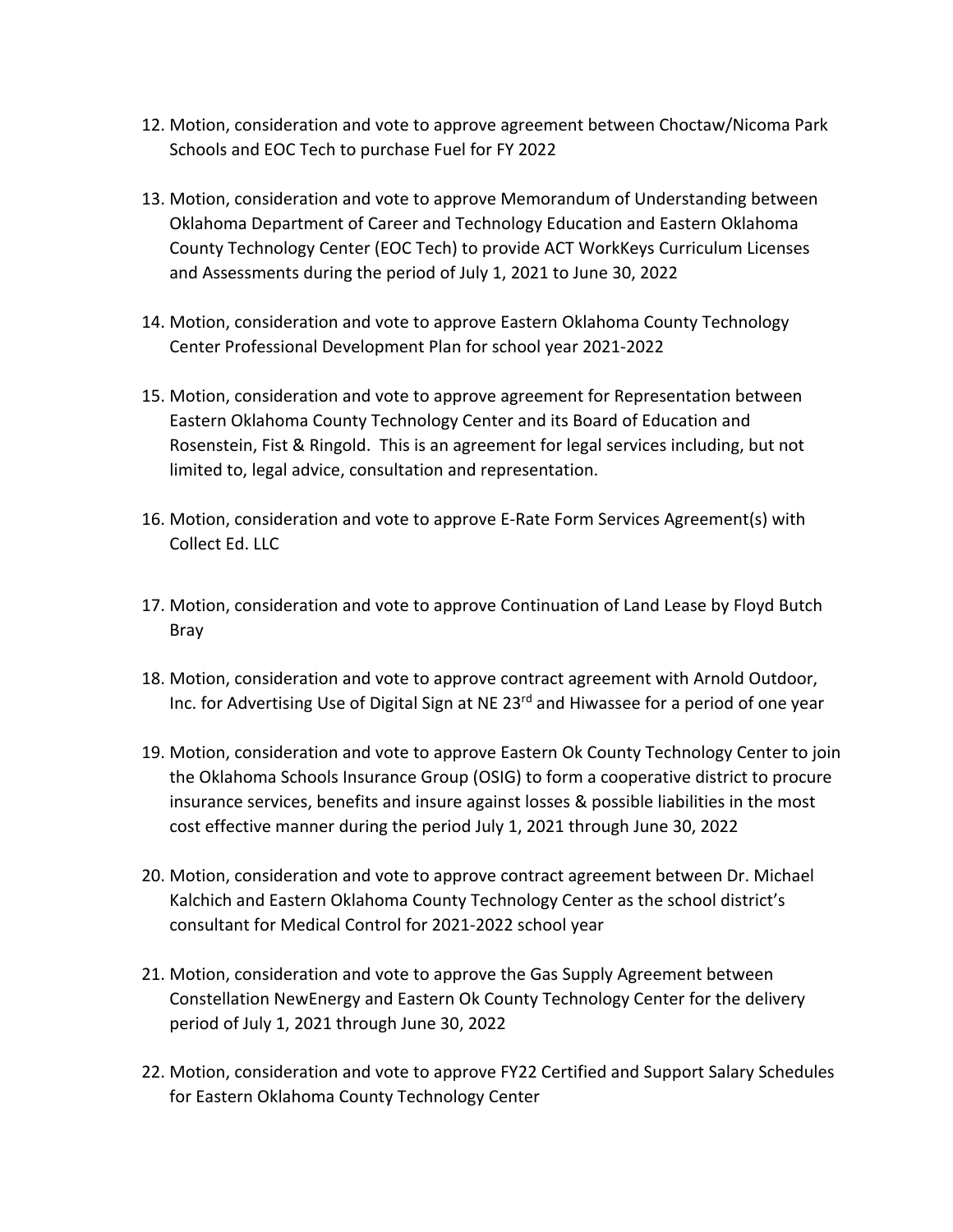- 23. Motion, consideration and vote to approve items to be declared Surplus
- 24. Discussion Item Only: Discussion of revisions to Policy 410: Annual Leave and possible addition of Policy 417: Unused Sick Leave
- 25. New Business: In accordance with *Okla. Stat. tit. 25, §311(A)(9)*, "new business" means any matter not known about or which could not have been reasonably foreseen prior to the time of posting of the agenda.
- 26. Superintendent's report

Proposed Executive Session for the purpose of discussing the following so the board can return to open session and take action pursuant to Executive Session Authority: *Okla. Stat. tit. 25, §307(B)(1),(3) and (7).* The following items are proposed for discussion during the Executive Session:

- a. Resignations as listed on Personnel Report (Attachment A)
- b. New Employment as listed on Personnel Report (Attachment A)
- c. Extra Duty Employments as listed on Personnel Report (Attachment A)
- d. Re-Employment of Adjunct Instructors as listed on Personnel Report (Attachment B)
- 27. Motion and vote to convene in Executive Session
- 28. Motion and vote to return to Open Session
- 29. Board President's Statement of Executive Session Minutes
- 30. Motion, consideration and vote to approve, disapprove or table the following:
	- a. Resignations as listed on Personnel Report (Attachment A)
	- b. New Employments as listed on Personnel Report (Attachment A)
	- c. Extra Duty Employments as listed on Personnel Report (Attachment A)
	- d. Re-Employment of Adjunct Instructors as listed on Personnel Report (Attachment B)
- 31. Board Comments
- 32. Motion and vote for approval to Adjourn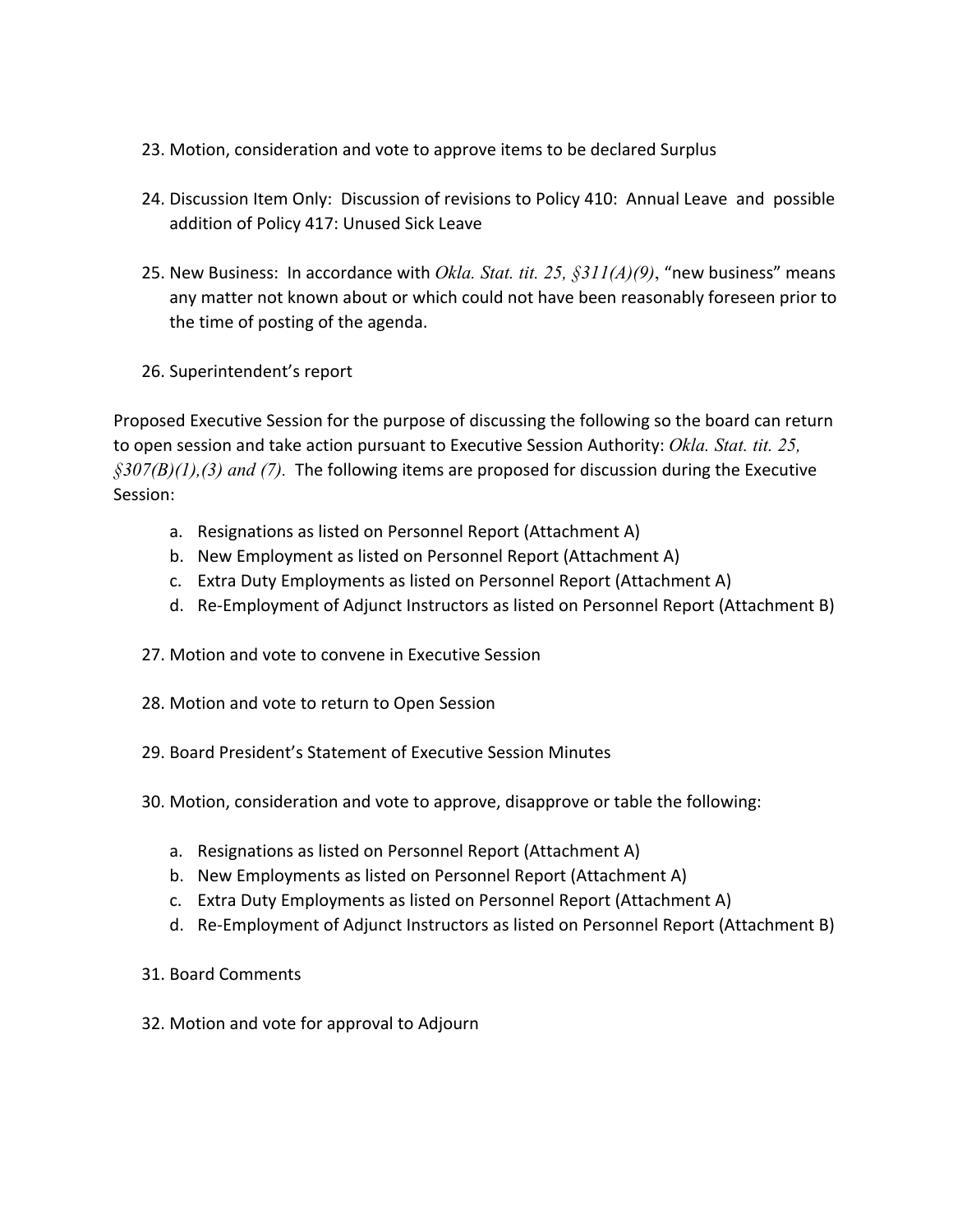Agenda Posted: Monday, June 7, 2021, by 4 o'clock p.m. Front door of Business Development Center building

Posted by:

Minutes Clerk

The next Regular meeting of the Board is: **Wednesday, June 30, 2021** 9:00 a.m. Kenneth W Hayes Board Room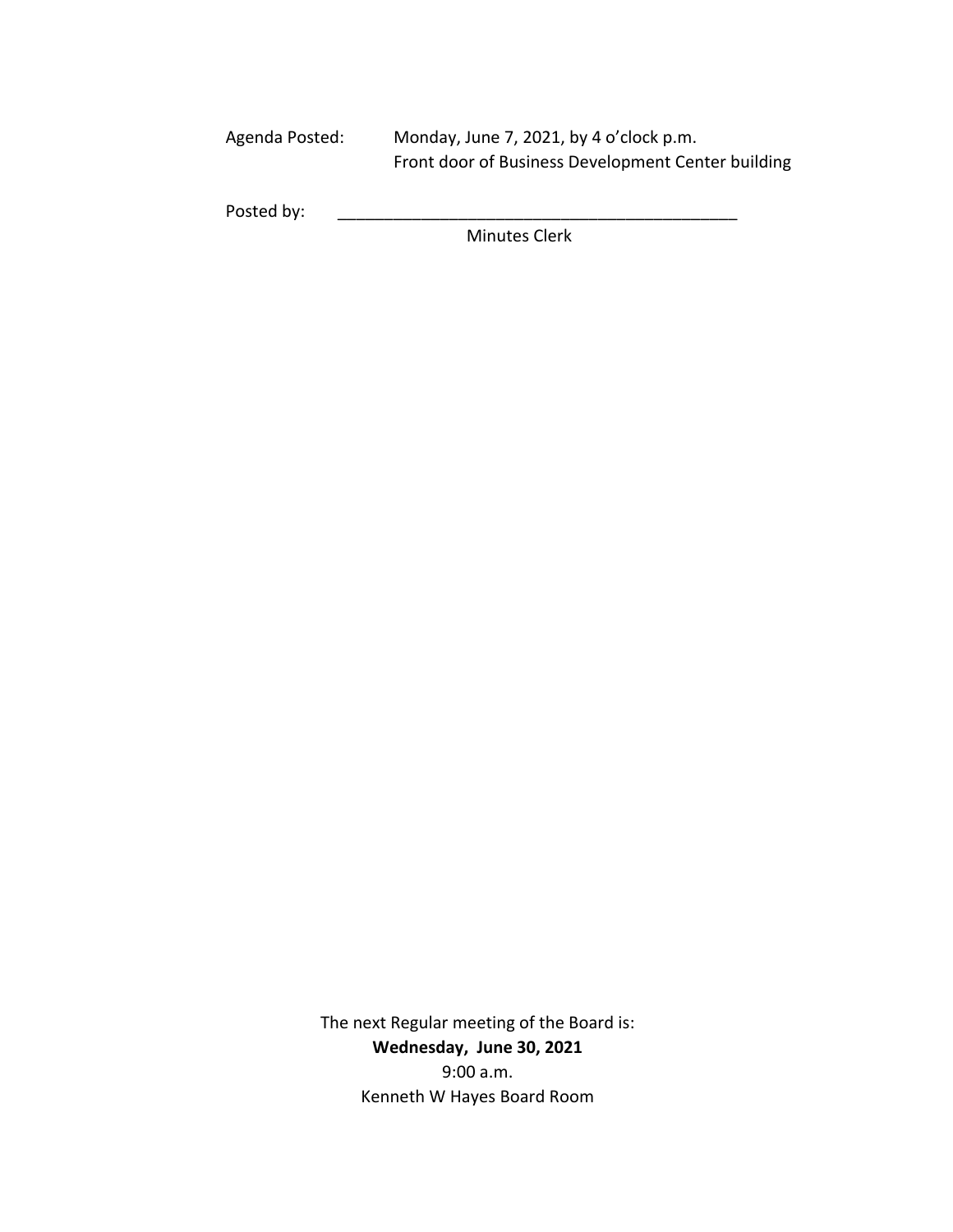### **PERSONNEL REPORT**

#### **Attachment A**

## **Resignations:**

| Kyle McCall    | <b>IT Assistant II</b>              |
|----------------|-------------------------------------|
| Shane James    | <b>Graphic Arts Instructor</b>      |
| Anna Stapleton | <b>BIS Administrative Assistant</b> |
| Megan Hall     | <b>Adult Day Center</b>             |

## **New Employments**:

| <b>Gary Collins</b>   | <b>HVAC Program Instructor</b> |
|-----------------------|--------------------------------|
| <b>Terry Jameson</b>  | Electrical Trades Instructor   |
| Kristna Maxwell       | Maintenance                    |
| Kathleen Baker        | <b>Adult Day Center LPN</b>    |
| Evan Burkhart         | <b>IT Summer Intern</b>        |
| Jonathon Eades        | <b>IT Summer Intern</b>        |
| Cody Herba            | <b>IT Summer Intern</b>        |
| Mason Koelsch         | Maintenance Summer Intern      |
| <b>Tristan Massey</b> | Maintenance Summer Intern      |
| Axton James           | Maintenance Summer Intern      |
| Carl Davis            | Maintenance Summer Intern      |
| Jase Farmer           | Maintenance Summer Intern      |
| Shaun Muse            | Maintenance Summer Intern      |

## **Extra Duty Employments:**

| <b>Building Repair Maintenance</b>             |
|------------------------------------------------|
| AYES Follow Up / Building Repair Maintenance   |
| Website Maintenance / National Advisor         |
| <b>National Advisor</b>                        |
| Curriculum Development June/July               |
| <b>Curriculum Development</b>                  |
| Student Service Office/Copy Center - June/July |
|                                                |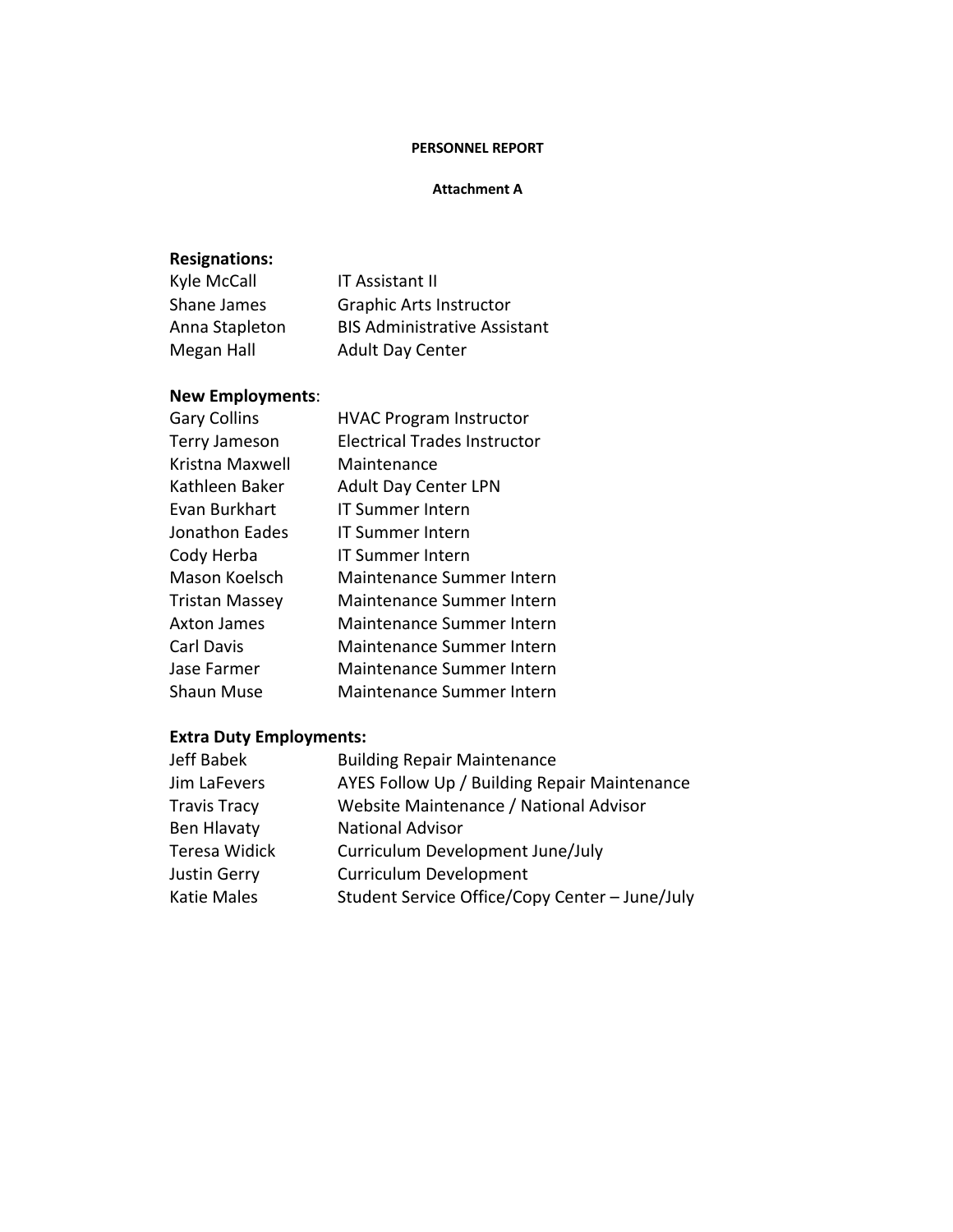## **PERSONNEL REPORT**

#### **Attachment B**

## **Re-Employment of Adjunct Instructors for school year 2021-2022**

| Abernathy      | Melissa      | Davis        | Andrew      |
|----------------|--------------|--------------|-------------|
| Albrecht       | Bryan        | Depee        | Brad        |
| Alexander      | Sandra       | Dickson      | Aaron       |
| Anderson       | Jamie        | <b>Dukes</b> | Matthew     |
| <b>Babek</b>   | Jeff         | Edwards      | Christopher |
| Bailey         | Andrew       | Ehlert       | Christopher |
| <b>Baird</b>   | Teresa       | Elam         | Joe         |
| <b>Ballard</b> | Robert       | Ellington    | <b>Kirk</b> |
| <b>Barnes</b>  | Kevin        | Emillio      | Michael     |
| <b>Beard</b>   | Justin       | Fountain     | Garrett     |
| Bennett        | Richard      | Garcia       | <b>Rick</b> |
| Billen         | Joseph       | Gooshaw      | David       |
| <b>Bird</b>    | Donna        | Graves       | Jacob       |
| <b>Boggs</b>   | Thomas       | Graves       | Michael     |
| <b>Boles</b>   | Warren       | Green        | Marcia      |
| <b>Braden</b>  | <b>Blake</b> | Gregory      | Luke        |
| Bonham         | Virgil       | Gunn         | Kim         |
| <b>Brienen</b> | Mary Jo      | Gurley       | Sherri      |
| <b>Brown</b>   | Glenn        | Hager        | Lisa        |
| <b>Bryant</b>  | Caleb        | Hale         | Jeff        |
| <b>Burke</b>   | Cody         | Hamilton     | William     |
| <b>Burks</b>   | Sharon       | Hanson       | Kacey       |
| Cage           | Skyelar      | Hayes        | Cathy       |
| Carpenter      | John         | Henderson    | Lori        |
| Carr           | Garett       | Herrington   | Floyd(Dan)  |
| Cervantes      | Jami         | Holland      | Caleb       |
| Coffey         | John         | Holland      | Caitlin     |
| Coffin         | Donna        | Hood         | Lisa        |
| Collins        | Kent         | Hudson       | Wesley      |
| Cota           | Daniel       | Jacobo       | Jose        |
| Coy            | Canaan       | Jacobs       | Jamie       |
| Crabb          | Jimmy        | Jantz        | Albert      |
| Cravens        | Melisa       | Johnson      | Chris       |
| Davidson       | Jeremy       | Johnson      | Dustin      |

| Davis        | Andrew      |  |
|--------------|-------------|--|
| Depee        | <b>Brad</b> |  |
| Dickson      | Aaron       |  |
| <b>Dukes</b> | Matthew     |  |
| Edwards      | Christopher |  |
| Ehlert       | Christopher |  |
| Elam         | Joe         |  |
| Ellington    | Kirk        |  |
| Emillio      | Michael     |  |
| Fountain     | Garrett     |  |
| Garcia       | <b>Rick</b> |  |
| Gooshaw      | David       |  |
| Graves       | Jacob       |  |
| Graves       | Michael     |  |
| Green        | Marcia      |  |
| Gregory      | Luke        |  |
| Gunn         | Kim         |  |
| Gurley       | Sherri      |  |
| Hager        | Lisa        |  |
| Hale         | Jeff        |  |
| Hamilton     | William     |  |
| Hanson       | Kacey       |  |
| Hayes        | Cathy       |  |
| Henderson    | Lori        |  |
| Herrington   | Floyd(Dan)  |  |
| Holland      | Caleb       |  |
| Holland      | Caitlin     |  |
| Hood         | Lisa        |  |
| Hudson       | Wesley      |  |
| Jacobo       | Jose        |  |
| Jacobs       | Jamie       |  |
| Jantz        | Albert      |  |
| Johnson      | Chris       |  |
| Johnson      | Dustin      |  |